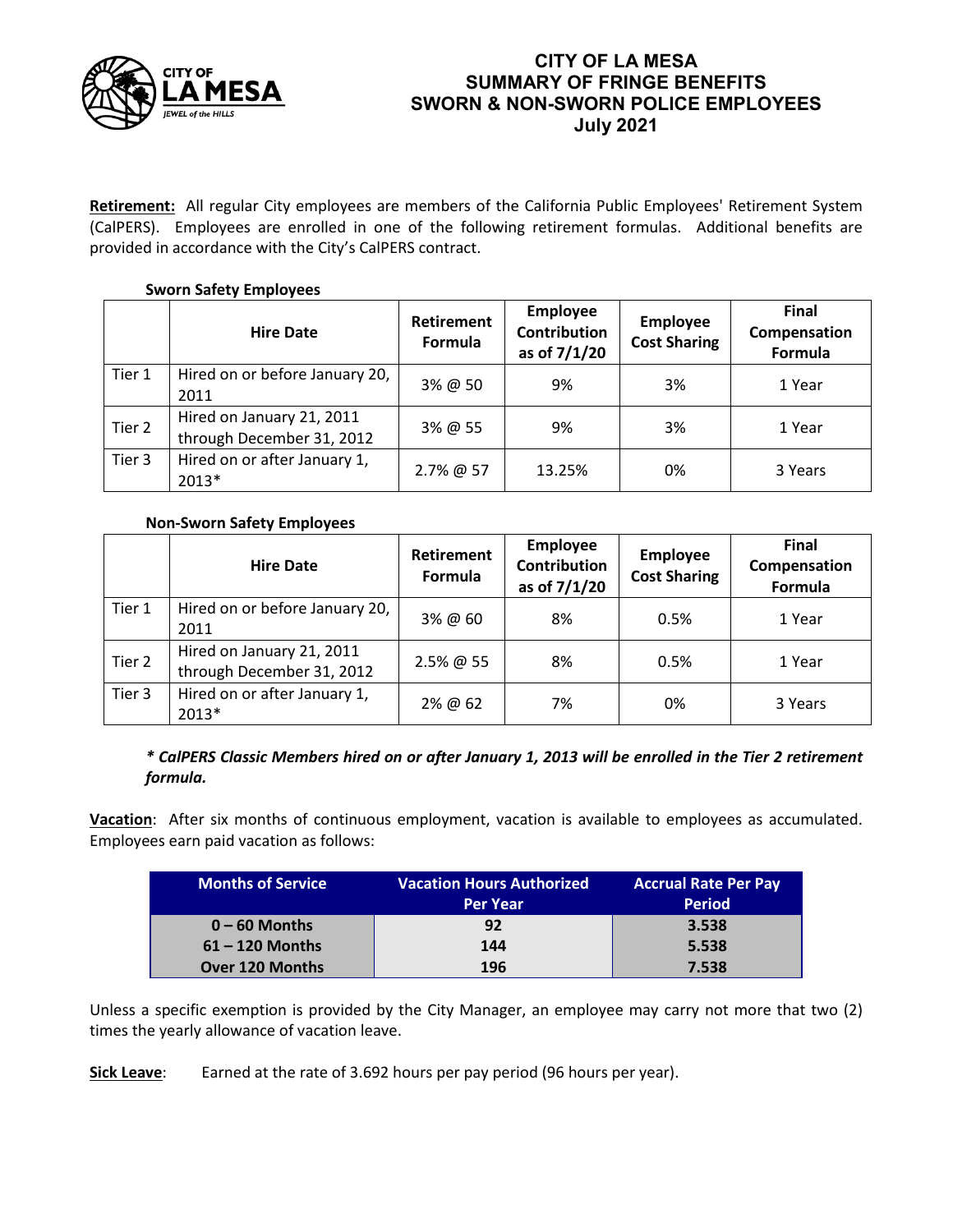### **Sworn & Non-Sworn Benefits Summary page 2 of 4 July 2021**

**Sick Leave Conversion**: Employees may convert a portion (above 192 hours) of accumulated sick leave to an equal amount of vacation or pay, based on the formulas below. For purposes of this program, usage is calculated using a defined (12) month period that begins and ends with the first pay period in November.

| 40-Hour / 5-Day Work |                     | 9/80 Work Schedule |                     | 4/10 Work          |                     | 3/12 Work Schedule |                     |
|----------------------|---------------------|--------------------|---------------------|--------------------|---------------------|--------------------|---------------------|
|                      | <b>Schedule</b>     |                    |                     | <b>Schedule</b>    |                     |                    |                     |
| <b>Hours</b>         | Max                 | <b>Hours</b>       | Max                 | Hours              | Max                 | <b>Hours</b>       | Max                 |
| Used                 | Convertible         | Used               | Convertible         | Used               | Convertible         | Used               | Convertible         |
|                      | <b>Hrs</b>          |                    | <b>Hrs</b>          |                    | <b>Hrs</b>          |                    | <b>Hrs</b>          |
| 8 or less            | 40                  | 9 or less          | 40                  | 10 or less         | 40                  | 12 or less         | 40                  |
| 8.1 to 24            | 32                  | 9.1 to 27          | 32                  | 10.1 <sub>to</sub> | 32                  | $12.1$ to          | 32                  |
|                      |                     |                    |                     | 30                 |                     | 36                 |                     |
| 24.1 to              | 24                  | $27.1$ to          | 24                  | 30.1 <sub>to</sub> | 24                  | $36.1$ to          | 24                  |
| 40                   |                     | 45                 |                     | 50                 |                     | 60                 |                     |
| Over <sub>40</sub>   | <b>Not Eligible</b> | Over <sub>45</sub> | <b>Not Eligible</b> | Over 50            | <b>Not Eligible</b> | Over <sub>60</sub> | <b>Not Eligible</b> |

### **Unused Sick Leave Reimbursement**:

**Sworn** employees are eligible to convert unused sick leave to additional service credit as provided through the CalPERS sick leave conversion program. Sworn employees with 10 or more years of service may elect to convert to cash an amount equal to 40 percent of a maximum of 1200 hours of their sick leave upon normal or disability retirement, or death.

**Non-Sworn** employees with ten (10) or more years of service shall be paid an amount equal to 40 percent of a maximum of 1200 hours of the current cash value of the unused sick leave credited to his or her account upon normal or disability retirement, death, or termination for any reason.

**Holiday Leave/Pay**: In lieu of observing current City holidays, employees shall be allowed to be absent at the rate of 138 hours per calendar year (prorated from date of hire through December 31 of each year). Employees who are scheduled to work on the holidays of Thanksgiving, Christmas, or Easter shall be paid at a rate two times their regular rate of pay for actual time worked on these days. Employees that work overtime or are called back on the above holidays shall be paid at a rate of 2 ½ times their regular rate of pay.

**Use of Paid Leave Upon Resignation**: An employee who resigns shall not use paid leave to extend his/her resignation date. The last day worked shall be considered the date of resignation, and compensable accrued paid leave shall be paid off in lump sum. Employees who retire may use paid leave to extend their retirement dates with prior approval of the City Manager. Leave (except catastrophic and compensatory leave) must be earned prior to the pay period in which it is used.

**Out-Of-Class Pay**: Where an employee is temporarily assigned to a higher job classification for the convenience of the city for a period of not less than one full shift (8, 10, 12 hours, depending on the shift of the individual being replaced), the employee shall be paid at least five (5) percent above his/her regular base rate on an hour to hour basis.

**P.O.S.T. Incentive Program**: **(Sworn only)** Police Officers who have obtained an Intermediate P.O.S.T. Certificate receive an additional 5 percent of Police Officer E Step as Educational Incentive pay, and those who have obtained an Advanced P.O.S.T. Certificate receive an additional 10 percent of Police Officer E Step as Educational Incentive Pay. Police Sergeants who have obtained an Intermediate P.O.S.T. Certificate receive an additional 5 percent of Police Sergeant E Step as Educational Incentive pay, and those who have obtained an Advanced P.O.S.T. Certificate receive an additional 10 percent of Police Sergeant E Step as Educational Incentive Pay. Educational Incentive pay for Intermediate or Advanced P.O.S.T. certificates are reported to CalPERS as special compensation.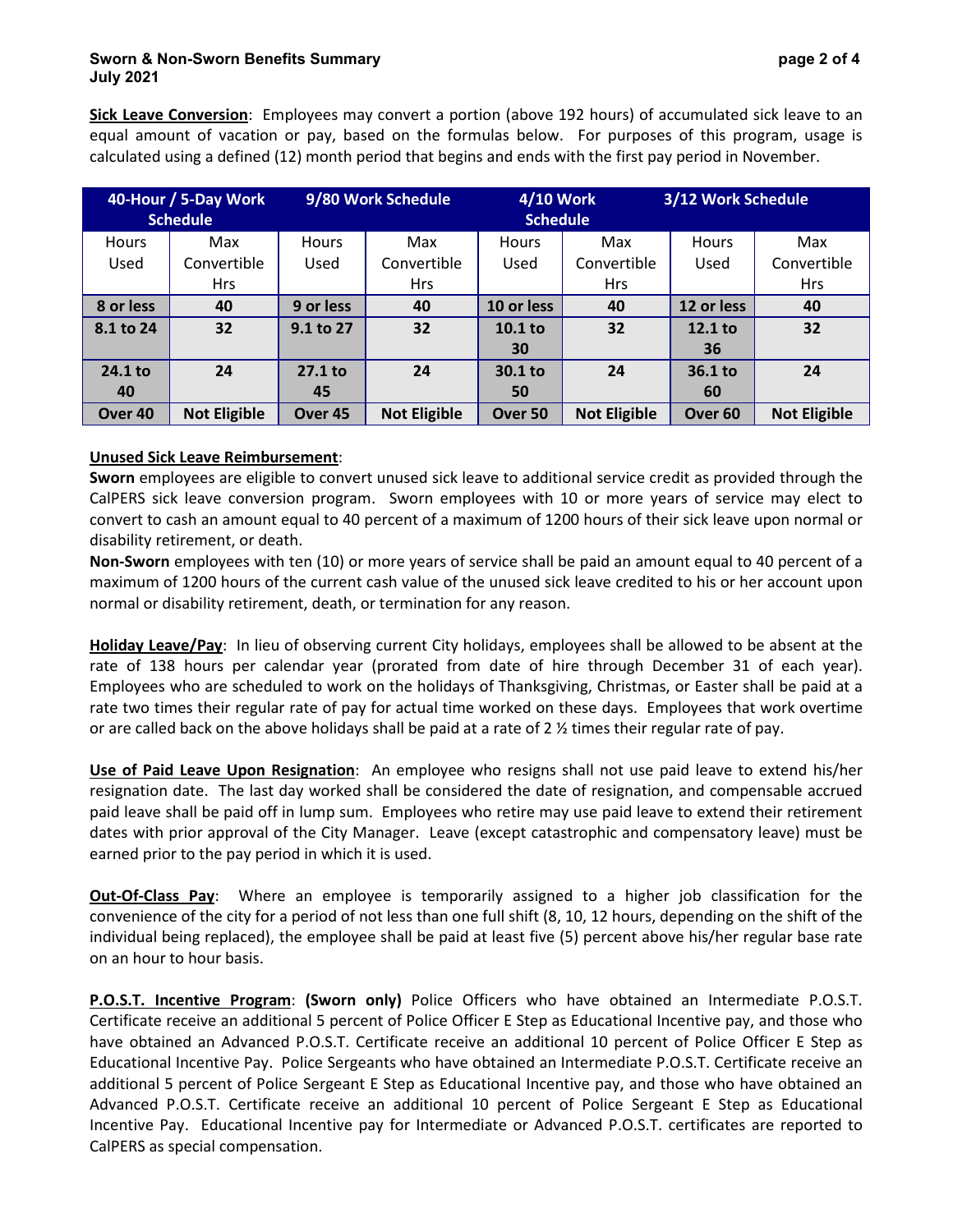**Longevity Pay: (Sworn only)** Employees in a sworn classification who are covered by the La Mesa Police Officers' Association MOU can receive longevity pay per month as follows:

| 5 years but less than 10 years of continuous, uninterrupted service with City of La Mesa  | \$30/month |
|-------------------------------------------------------------------------------------------|------------|
| 10 years but less than 15 years of continuous, uninterrupted service with City of La Mesa | \$40/month |
| 15 years but less than 20 years of continuous, uninterrupted service with City of La Mesa | \$45/month |
| 20 or more years of continuous, uninterrupted service with City of La Mesa                | \$50/month |

**Physical Fitness Program**: This voluntary program is designed to promote greater overall health, reduced illness and reduced injuries for sworn and non-sworn program participants. It consists of Police Department proctors testing the fitness level of the employee on a quarterly basis. Paid time off will be awarded to the employee at their regular rate of pay based on the testing procedures outlined in the MOU.

**Cafeteria Plan**: The City offers a Cafeteria-style plan in which each employee receives a fixed amount of FlexNet credits to purchase health coverage. Health coverage is available through CalPERS. Dental is available through MetLife. A Vision Plan is available through EyeMed. Employees may also contribute pre-tax earnings into the City's Section 125 Flex Spending plan. Employees may make contributions for both health and dependent care reimbursement. Effective the second pay period of December, the City shall make contributions to the cafeteria benefit plan according to the following formulas:

| NO CITY HEALTH INSURANCE COVERAGE      | \$115.00   |
|----------------------------------------|------------|
| <b>EMPLOYEE ONLY</b>                   | \$644.72   |
| <b>EMPLOYEE + 1 DEPENDENT</b>          | \$1,129.32 |
| <b>EMPLOYEE + 2 OR MORE DEPENDENTS</b> | \$1,474.58 |

**Life Insurance**: The City pays for the cost of life insurance in an amount equal to the employee's annual compensation. Employees may purchase voluntary life insurance up to 5x annual compensation (maximum of \$500,000) at a cost of \$0.95 cents per \$10,000 of coverage. The City also purchases \$5,000 in life insurance for a Spouse and \$2,500 for each eligible Dependent Child. Spouse voluntary life insurance may be purchased in units of \$5,000 but cannot exceed 50% of the employee benefit. Child life insurance may be purchased in units of \$2,000 up to \$10,000.

**Accident Indemnity/Critical Illness**: The City provides voluntary benefits through The Standard. The personal Accident plan features benefits for emergency treatment, follow-up treatment, initial hospitalization, hospital confinement, physical therapy, accidental death, and other wellness benefits. The Critical Illness plan features benefits for heart attack, stroke, invasive cancer, major organ failure, and health maintenance screening wellness benefits.

**Employee Assistance Program (EAP)**: Provides confidential professional assistance to employees and family members who are experiencing personal problems (six sessions per EAP issue). There is no cost to the employee for EAP counseling. If further treatment is recommended, there may be costs to the employee and/or benefits may be coordinated with individual medical insurance plans.

**Deferred Compensation**: City employees have the opportunity to build their retirement savings and reduce taxable income by participating in the City's Section 457 deferred compensation program, or the 457 Roth deferred compensation program. The City's plan is administered by the ICMA Retirement Corporation. Participation is handled through payroll deduction. The City does not make any contributions to this plan.